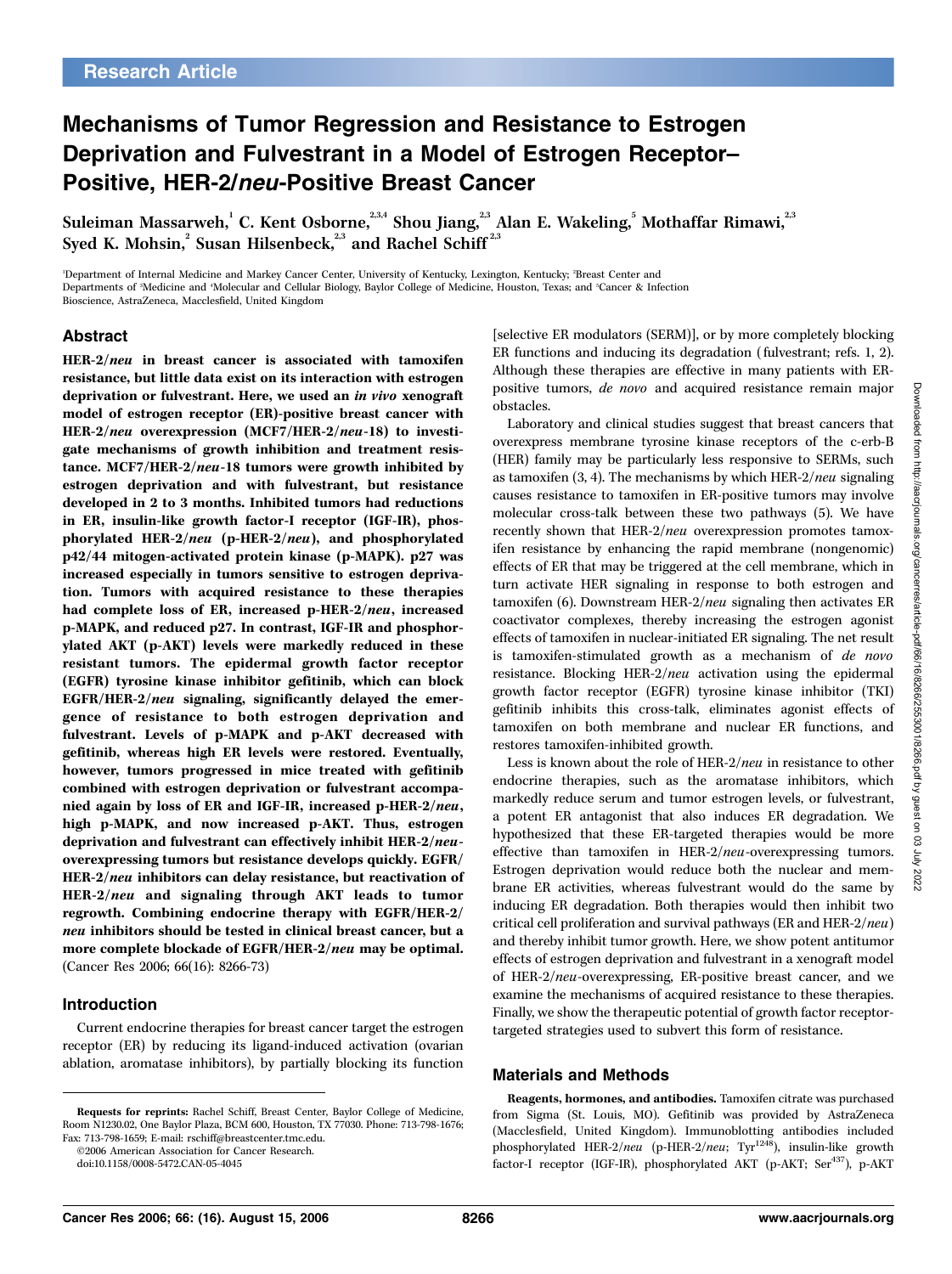(Thr308), total p42/44 mitogen-activated protein kinase (T-MAPK), phosphorylated MAPK (p-MAPK; Thr<sup>202</sup>/Tyr<sup>204</sup>; Cell Signaling Technology, Beverly, MA), ERa (H-184), and p27 (Santa Cruz Biotechnology, Santa Cruz, CA).

Xenograft studies. MCF7/HER-2/neu-18 cells were maintained in culture as described previously (4, 7). MCF7/HER-2/neu-18 xenografts were established in ovariectomized 5- to 6-week-old nu/nu athymic nude mice (Harlan Sprague Dawley, Madison, WI) supplemented with 0.25 mg 21-day release estrogen pellets (Innovative Research, Sarasota, FL) by inoculating the mice s.c. with  $5 \times 10^6$  cells as described (7). When tumors reached the size of 150 to 200  $mm<sup>3</sup>$  (in 2-4 weeks), the animals were randomly allocated  $(n = 12)$  to continued estrogen, estrogen deprivation alone (removal of the estrogen pellets), estrogen deprivation plus tamoxifen citrate (500  $\mu$ g/animal s.c. in peanut oil, 5 days/wk), or estrogen deprivation plus ICI 182,780 (fulvestrant, Faslodex; 5 mg/mouse s.c. once weekly) with either gefitinib (100 mg/kg, 5 days/wk) or vehicle (1% Tween 80) given via gavage. Tumor growth was assessed and tumor volumes were measured as described previously (7). Tumors were harvested after 2 to 3 weeks when they were treatment sensitive  $(n = 3-4)$  or when they became resistant and reached the size of 1,000 mm<sup>3</sup> ( $n = 8$ ). Tumor tissues were removed from each individual mouse and kept at  $-190^{\circ}$ C for later analyses. Mice were maintained and sacrificed according to institutional guidelines.

Tumor extracts and immunoblots. Three to four frozen tumors from each of the different treatment groups were manually homogenized in lysis buffer (Cell Signaling Technology) supplemented with 10% glycerol, 1 mmol/L phenylmethylsulfonyl fluoride, and  $1\times$  protease inhibitor cocktail (Roche Molecular Biochemicals, Indianapolis, IN). Tumor lysates were collected, sonicated (five times for 5 seconds on ice), and microcentrifuged at 15,300  $\times$  g for 20 minutes at 2<sup>°</sup>C. Cell supernatants were aliquoted and stored at  $-70^{\circ}$ C. Protein concentration was measured by the Bio-Rad Protein Assay kit (Bio-Rad Laboratories, Hercules, CA) according to the manufacturer's directions. Equivalent amounts of protein  $(25 \mu g)$  from each sample were separated under denaturing conditions by electrophoresis on 8% to 10% polyacrylamide gels containing SDS and transferred by electroblotting onto nitrocellulose membranes (Schleicher & Schuell, Keene, NH). The blots were first stained with Ponceau S to confirm uniform transfer of all samples and confirm equivalent loading and then immunoblotted with the specific antibodies according to the manufacturer's directions. Briefly, blots were blocked with blocking buffer [5% (w/v) nonfat dry milk in PBS containing 0.1%, Tween 20 (PBST)] for 1 hour and then reacted with primary antibodies at dilutions according to the manufacturer's directions: for all antibodies to phosphorylated proteins in 5% bovine serum albumin in PBST overnight at  $4^{\circ}$ C, or otherwise in blocking buffer for 2 hours at room temperature. The blots were washed thrice in PBST and then incubated for 1 hour at room temperature in 5% nonfat dry milk in PBST and horseradish peroxidase–labeled anti-rabbit as secondary antibody (Amersham Pharmacia Biotech, Piscataway, NJ). The blots were then washed in PBST, after which the labeled protein was visualized using an enhanced chemiluminescence detection system (Amersham Pharmacia Biotech) and exposure of the membranes on X-ray film (Kodak, Rochester, NY). T-MAPK levels served as a control for equal loading. Representative blots are presented.

Immunohistochemistry. A piece of tumor was fixed in 4% neutralbuffered paraformaldehyde overnight before processing and paraffin embedding. One 3-µm-thick section was examined by H&E staining to verify the adequacy of tumor tissue. A 4-mm core of the tumor was selected and assembled in a multitissue paraffin block. Arrangement of tumors in the tissue array paraffin block was made according to a randomly generated map. Immunohistochemistry was done on  $4\text{-}\mu\text{m}$ -thick sections from these paraffin blocks. Briefly, after deparaffinization, endogenous peroxidase was blocked by  $3\%$  H<sub>2</sub>O<sub>2</sub> and endogenous avidin and biotin by avidin/biotin blocking kit (Vector Laboratories, Burlingame, CA). Two primary antibodies were used to measure ER. A mouse monoclonal antibody 6F11 (Novocastra, Newcastle upon Tyne, United Kingdom) at 1:200 dilution and a rabbit polyclonal antibody Ab-16 (Neomarkers, Fremont, CA) at 1:500 dilution were used. For ER-6F11, Animal Research kit (DakoCytomation, Carpinteria, CA) was used to decrease nonspecific binding of mouse antibody to mouse

tissue. The detection system otherwise included biotinylated secondary antibody, labeled streptavidin peroxidase, and 3,3'-diaminobenzidine as chromogen (DakoCytomation). A light hematoxylin was used as counterstain. p27 was assessed using the ab7961 rabbit polyclonal antibody (Abcam, Cambridge, MA) at 1:200 dilution. Tumors were scored using the Allred score according to the estimated proportion of tumor cells that were positively stained (0-5) and according to intensity of staining  $(0 = none, 1 = weak, 2 = intermediate, 3 = strong)$ . Scoring criteria, based on the estimated fraction of positively staining cells, were as follows: 0 = none;  $1 < 1/100$ ;  $2 = 1/100-1/10$ ;  $3 = 1/10-1/3$ ;  $4 = 1/3-2/3$ ; and  $5 > 2/3$ .

Statistical analysis. Tumor growth curves were constructed using the mean tumor volume at each time point of measurement with error bars representing the SE. Median time to progression was calculated using Kaplan-Meier survival curves with 95% confidence intervals (95% CI), and tumor volume doubling was used as the end point for progression for each tumor. Comparison among groups was accomplished using a generalized Wilcoxon test. The two-sample  $t$  test was used for two-group comparisons. All statistical tests were two sided.

#### **Results**

Estrogen deprivation and fulvestrant inhibit MCF7/HER-2/ neu-18 tumor growth. We have previously shown that MCF7 cells stably transfected with the HER-2/neu oncogene (MCF7/HER-2/ neu-18) rapidly form tumors in nude mice in the presence of estrogen and are de novo resistant to tamoxifen compared with the wild-type MCF7 tumors (4, 6). We have now compared the sensitivity of these MCF7/HER-2/neu-18 tumors to estrogen deprivation, estrogen deprivation plus fulvestrant, estrogen deprivation plus tamoxifen (6), and control estrogen treatment (Fig. 1A). Tumor growth was strikingly inhibited by estrogen deprivation either alone or in combination with fulvestrant. As we have shown recently, estrogen deprivation plus tamoxifen stimulates tumor growth due to the enhanced estrogen agonist activity of the drug derived from its ability to stimulate the rapid membrane activities of ER (6).

To confirm the antiestrogenic effect of fulvestrant, mice bearing MCF7/HER-2/neu-18 tumors were randomized in a second experiment to receive estrogen supplementation, estrogen deprivation either alone or with fulvestrant, or fulvestrant with continued estrogen supplementation (Fig. 1B). Fulvestrant antagonized estrogen-stimulated tumor growth while showing no intrinsic agonist effect of its own in the presence of estrogen deprivation. Thus, unlike the SERM tamoxifen, fulvestrant is a more complete antagonist because it blocks both nuclear and membrane ER functions. Interestingly, fulvestrant did not completely antagonize the effects of estrogen even when it was administered twice rather than once weekly (data not shown).

Resistance develops to estrogen deprivation and fulvestrant accompanied by activation of HER-2/neu signaling. Despite the striking initial tumor growth suppression achieved by estrogen deprivation alone or with fulvestrant, treatment resistance developed after an average of 2 to 3 months and tumor growth resumed (Fig. 2A). The duration of growth inhibition by fulvestrant in these MCF7/HER-2/neu-18 tumors was particularly short compared with the prolonged growth-inhibitory effects of fulvestrant in the parental MCF7 tumors, which have low levels of HER- $2/neu$  expression (7). These data suggest that HER- $2/neu$  signaling plays a role in the rapid development of resistance to fulvestrant and possibly to estrogen deprivation.

To better understand the pathways activated when tumors progressed, we next analyzed protein extracts from sensitive and resistant tumors for p-HER-2/neu, total IGF-IR (an ER-dependent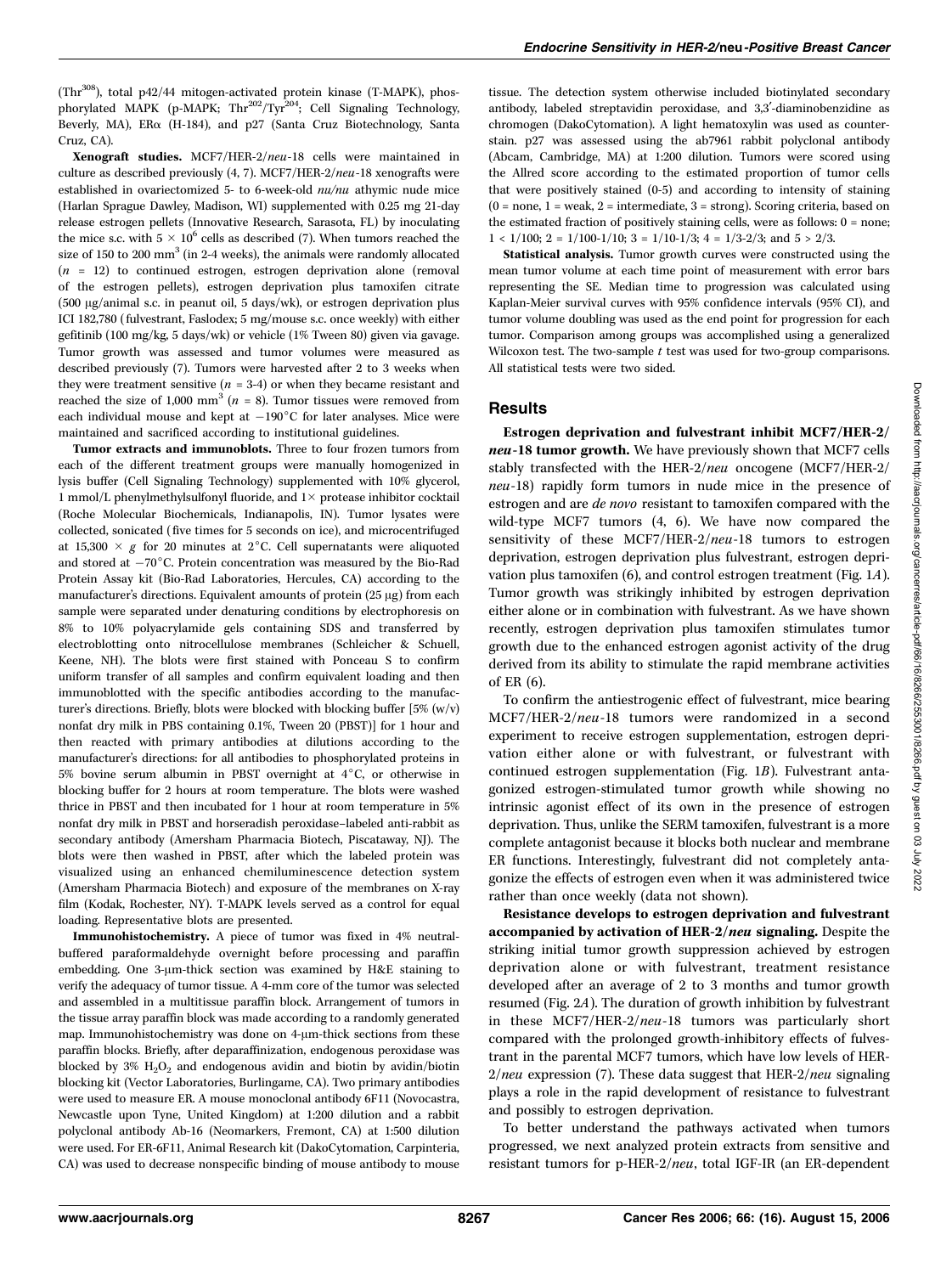

**Figure 1.** Estrogen deprivation and fulvestrant inhibit MCF7/HER-2/*neu-*18<br>tumor growth. A, MCF7 cells stably transfected with HER-2/neu (MCF7/HER-2/<br>*neu-*18 clone) were established as xenografts in ovariectomized athym neu-18 clone) were established as xenografts in ovariectomized athymic nude mice in the presence of estrogen. Mice were then randomly assigned (day 1) in groups of eight to continued estrogen supplementation  $(E2)$ , estrogen deprivation (–*E2*), estrogen deprivation plus the antiestrogen tamoxifen<br>(T4M), or estrogen deprivation plus fulvestrant, and tumor volumes wer (TAM), or estrogen deprivation plus fulvestrant, and tumor volumes were followed over time. Points, mean of tumor volumes in each treatment group; bars, SE. B, mice bearing established MCF7/HER-2/neu-18 tumors in a second experiment were randomized on day 1 to continued estrogen supplementation, estrogen deprivation alone, fulvestrant in the continued presence of estrogen, or fulvestrant in the absence of estrogen. Points, mean of tumor volumes in each treatment group; bars, SE.

gene product), and the signaling kinases p-AKT and p-MAPK that are activated downstream from HER-2/neu and IGF-IR (Fig. 2B and C). Compared with the estrogen-stimulated tumors and the tamoxifen de novo–resistant/stimulated tumors (shown here as control), both estrogen-deprived and fulvestrant-inhibited tumors had markedly reduced levels of p-HER-2/neu. Treatment with estrogen deprivation and fulvestrant also markedly reduced levels of the downstream signaling molecule p-MAPK, whereas T-MAPK levels were unchanged (Fig. 2B). In tumors that were stimulated by tamoxifen and in those that acquired resistance to estrogen deprivation or fulvestrant, however, there was a marked up-regulation of  $p$ -HER- $2/neu$  and the downstream signaling molecule p-MAPK, suggesting that this pathway may mediate the resistant phenotype. Interestingly, levels of p-AKT Thr<sup>308</sup>, another signaling molecule downstream of HER-2/neu, were markedly reduced in the tamoxifen-stimulated tumors but only slightly reduced in the estrogen-deprived and fulvestrant-sensitive tumors (Fig. 2C). Levels of IGF-IR, which is known to regulate AKT phosphorylation, were markedly reduced in the estrogen-deprived

and fulvestrant-sensitive tumors. Interestingly, IGF-IR nearly disappeared and levels of p-AKT Thr<sup>308</sup> were also markedly reduced in both the estrogen-deprived and fulvestrant-sensitive tumors as well as in the tamoxifen-resistant/stimulated tumors, indicating that the IGF-IR/AKT pathway is not involved in the resistant growth (Fig. 2C). p-AKT  $\text{Ser}^{473}$  showed similar findings to p-AKT Thr<sup>308</sup> (data not shown).

p27, a cyclin-dependent cell cycle regulator, was increased in tumors inhibited by estrogen deprivation, consistent with its role as a mediator of cell cycle arrest. Fulvestrant, however, had an inconsistent effect on p27. In contrast, its levels were markedly reduced in the tamoxifen-stimulated and in the rapidly growing tumors harvested at the time of resistance to both estrogen deprivation and fulvestrant (Fig. 2C). p27 has been shown in other systems to inversely correlate with HER-2/neu (8), suggesting that its down-regulation may contribute to tumor growth stimulation by growth factor signaling. Staining for p27 by immunohistochemistry showed nuclear localization with little or no cytoplasmic staining and with no apparent changes in subcellular localization between the various treatment groups (data not shown).

Next, we asked whether resistance to estrogen deprivation or fulvestrant was related to changes in levels of ER itself (Fig. 2D). When examined by Western blot analysis, ER content was reduced in tumors whose growth was blocked by estrogen deprivation and fulvestrant and it was almost completely lost in the resistant tumors. The reduction in ER by fulvestrant was only modest, perhaps because tumors were harvested only a short time after starting treatment (2-3 weeks) and before adequate tissue levels were achieved. Using immunohistochemistry, we also found that the reduced quantitative levels of ER were caused by a marked reduction in the proportion of ER-positive cells and not by a decrease in the intensity of staining (Fig. 2D). Confirming the Western blot analysis, ER nuclear staining by immunohistochemistry was totally lost at the time of treatment resistance when tumors were rapidly progressing.

EGFR/HER-2/neu tyrosine kinase inhibition using gefitinib delays resistance to estrogen deprivation and fulvestrant. Because development of resistance to estrogen deprivation and fulvestrant in the MCF7/HER-2/neu-18 tumors was marked by increased p-HER-2/neu, activation of MAPK, and loss of ER, we rationalized that inhibition of EGFR/HER-2/neu signaling might delay acquired resistance to these endocrine modalities. When gefitinib, a receptor TKI selective for EGFR that blocks signals from homodimers and heterodimers (6, 9–11), was combined either with estrogen deprivation alone or with fulvestrant, there was a marked delay in the emergence of acquired resistance that was statistically significant (Fig. 3A). Median time to progression (defined as doubling of tumor volume) was 175 days (95% CI, 112- 210 days) in the gefitinib plus estrogen deprivation group versus 91 days (95% CI, 70-140 days) in the estrogen deprivation alone group ( $P = 0.036$ ). Median time to progression in the gefitinib plus fulvestrant group was 161 days (95% CI, 98 to >190 days) versus 73 days (95% CI, 63-119 days) in the fulvestrant alone arm  $(P = 0.003;$  Fig. 3B).

Molecular analysis revealed that gefitinib further reduced p-MAPK when combined with estrogen deprivation alone or with fulvestrant, whereas p-HER-2/neu remained barely detectable (Fig. 3C). Gefitinib treatment also reduced levels of p-AKT but was associated with increased levels of IGF-IR compared with tumors treated by estrogen deprivation and fulvestrant alone (Fig. 3D). When tumors later developed resistance to the combination of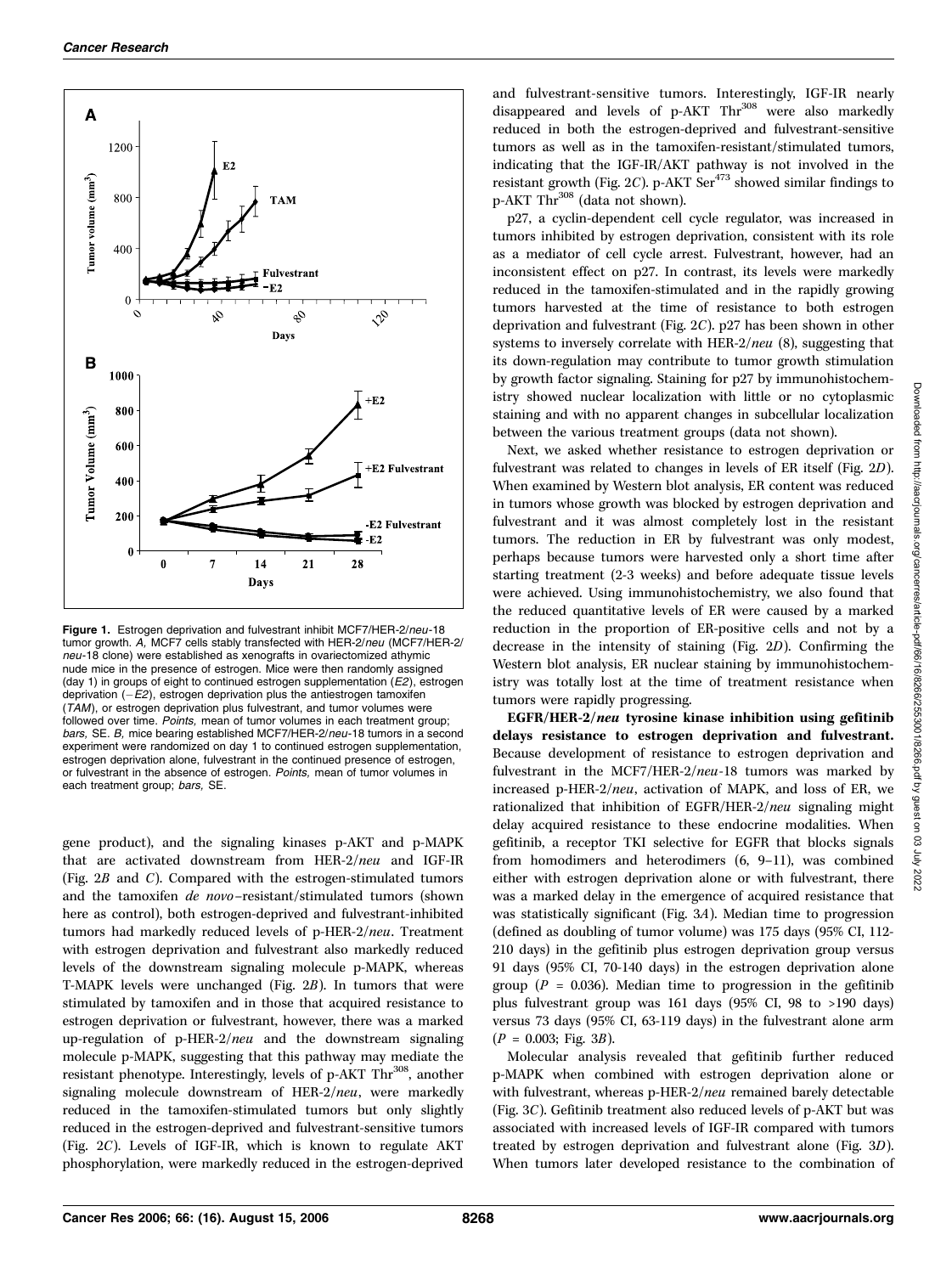Figure 2. Resistance develops to estrogen deprivation and fulvestrant accompanied by activation of HER-2/neu signaling. A, MCF7/HER-2/neu-18 tumor volumes from the experiment in Fig.1A were followed until tumor progression was observed. Points, mean of tumor volumes<br>in each treatment group; bars, SE. in each treatment group; *bars,* SE.<br>*B,* immunoblot analysis of p-HER-2/neu<br>Tyr<sup>1248</sup> (n-HER-2), p-MAPK Thr<sup>202</sup>/Tyr<sup>21</sup> Tyr<sup>1248</sup> (*p-HER-2*), p-MAPK Thr<sup>202</sup>/Tyr<sup>204</sup>,<br>and T-MAPK in three individual tumor extracts from the different treatment groups in (A) after 2 to 3 weeks of treatment and at the time of acquired resistance.T-MAPK levels were unchanged in the different treatment groups and also served as a control for equivalent protein loading. E2, estrogen-stimulated tumors; TAM, tamoxifen-stimulated tumors;  $-E2 S$ , estrogen-deprived tumors harvested at growth-inhibited phase; Ful. S, fulvestranttreated tumors harvested at growthinhibited phase;  $-E2$  R, tumors harvested<br>at the time of resistance to estrogen at the time of resistance to estrogen<br>deprivation; Ful. R, tumors harvested at deprivation; Ful. R, tumors harvested at<br>the time of resistance to fulvestrant.<br>C, immunoblot analysis of p-AKT<sup>Thr.308</sup>,<br>total IGE-IR (T-IGE1R), and p27 in the total IGF-IR (T-IGF1R), and p27 in the same three individual tumor extracts from the different treatment groups as in (*B*).<br>*D,* immunoblot analysis of total ER levels<br>in two control estrogen-stimulated tumors in two control estrogen-stimulated tumors and three representative individual tumor extracts from the different treatment groups and immunohistochemistry of ER nuclear staining in one representative tumor from each group.

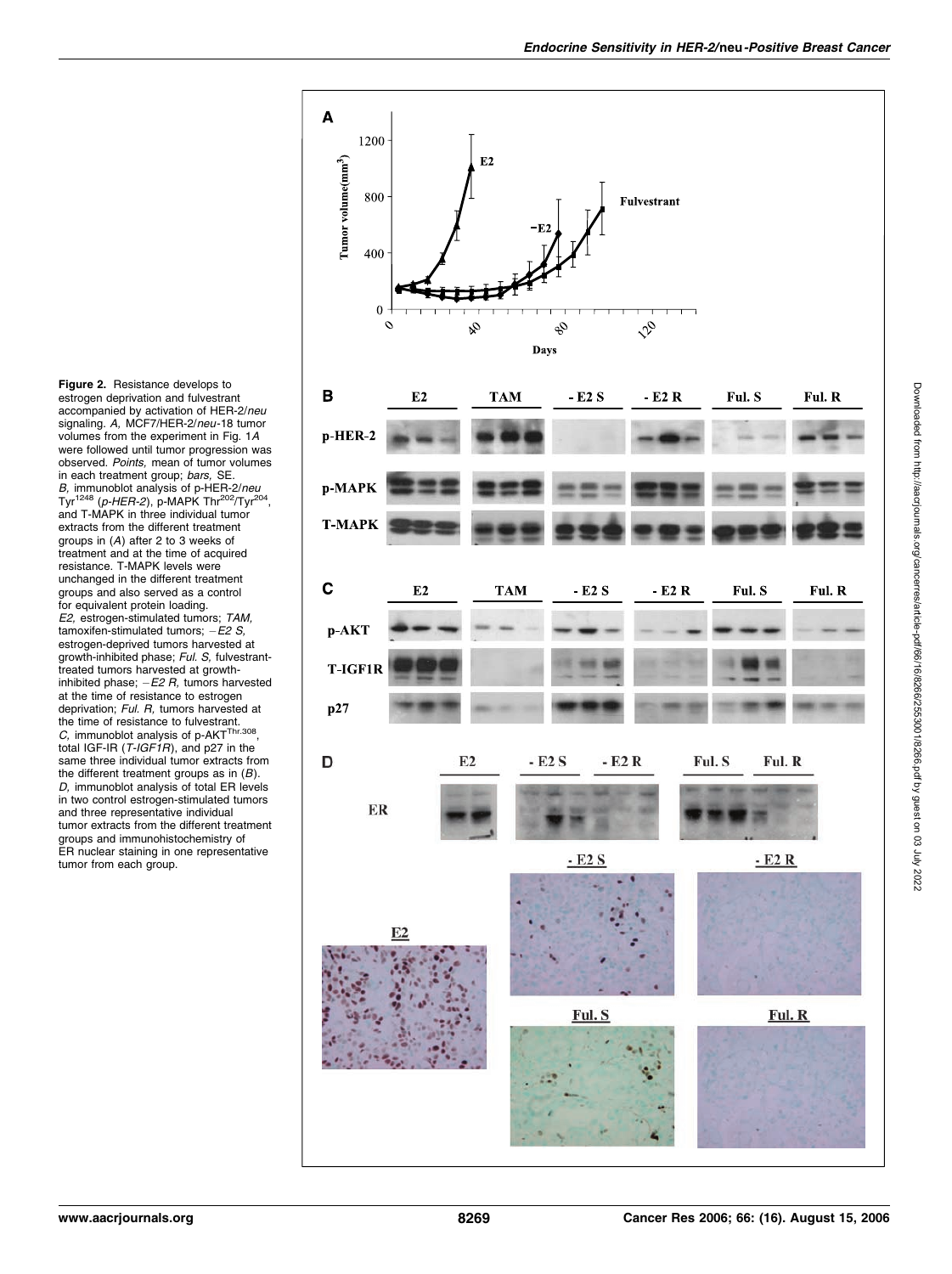gefitinib plus either estrogen deprivation or fulvestrant, there was in both cases an increase in p-HER-2/neu and a marked increase in p-MAPK. Interestingly, levels of p-AKT were now also increased in these resistant tumors, whereas IGF-IR levels remained markedly reduced (Fig. 3D). Hence, despite the presence of gefitinib, tumor regrowth was associated with reactivation of HER-2/neu, MAPK, and, in contrast to tumors that developed resistance to estrogen deprivation or fulvestrant alone, AKT.

p27 tumor levels did not seem to be increased further in mice treated by estrogen deprivation or fulvestrant combined with gefitinib, which was consistent with the complete tumor growth arrest seen with the endocrine treatment alone even without the

use of gefitinib. In contrast, when tumors developed resistance to estrogen deprivation or fulvestrant plus gefitinib, levels of p27 were reduced, again consistent with the increased HER-2/neu activation and the resumption of tumor growth.

Gefitinib transiently restores ER expression, but resistance is marked by eventual loss of ER. These changes in growth factor signaling were associated with a striking effect on tumor ER levels (Fig. 4). In tumors treated for 2 to 3 weeks by estrogen deprivation or fulvestrant combined with gefitinib, ER levels were increased due to a much higher fraction of cells expressing ER. However, despite the initial preservation of ER in tumors treated with gefitinib and estrogen deprivation or fulvestrant, when these



Figure 3. EGFR/HER-2/neu tyrosine kinase inhibition using gefitinib delays resistance to estrogen deprivation and fulvestrant. A, mice bearing established MCF7/HER-2/neu-18 tumors were randomized (on day 1) to receive estrogen deprivation or estrogen deprivation plus fulvestrant, each group either alone or in combination with gefitinib. Points, mean  $(n = 8)$ of tumor volumes in each group; bars, SE. Mice randomized to estrogen supplementation alone as a control arm.  $B$ , Kaplan-Meier survival curves of treatment groups in  $(A)$  showing time to of treatment groups in (A) showing time to treatment failure as defined by doubling of tumor volume relative to the lowest post-treatment value. *C,* immunoblot analysis of p-HER-2/*neu*<br>Tyr<sup>1248</sup>, p-MAPK Thr<sup>202</sup>/Tyr<sup>204</sup>, and T-MAPK in three individual tumor extracts from the different treatment groups in (A). *(-E2+gef.) S,* tumors<br>are growth inhibited by estrogen deprivation are growth inhibited by estrogen deprivation plus gefitinib; (Ful.+gef.) S, tumors are growth inhibited by fulvestrant plus gefitinib;  $(-E2+get)$ <br>B, tumors are harvested at the time of resistance R, tumors are harvested at the time of resistance to estrogen deprivation plus gefitinib; (Ful.+gef.) R, tumors are harvested at the time of resistance to fulvestrant plus gefitinib.T-MAPK levels were unchanged in the different treatment groups and used as a control for equivalent loading. D, immunoblot analysis of p-AKTThr.308, total IGF-IR, and p27 in the same three individual tumor extracts from the different treatment groups as in  $(C)$ .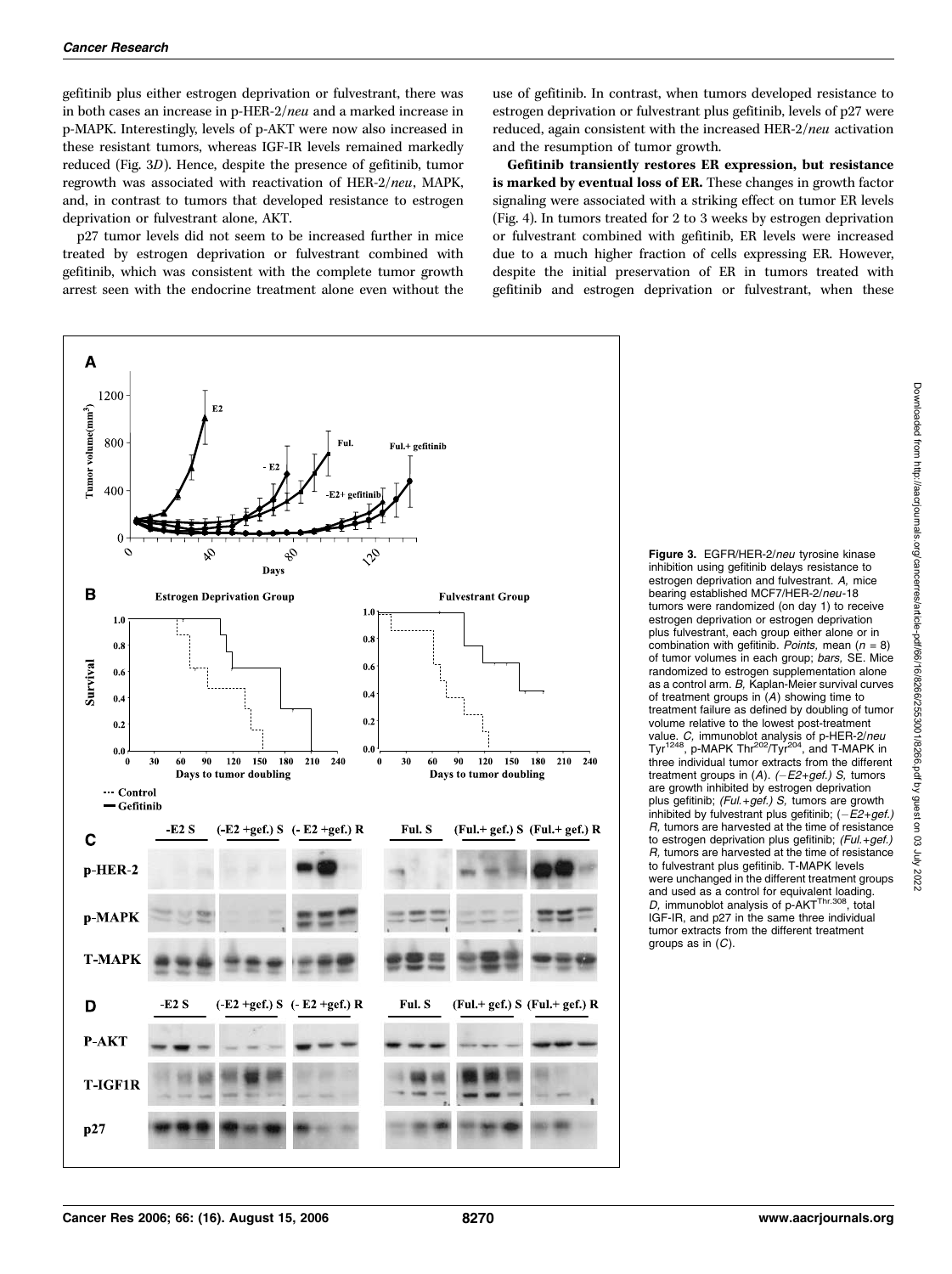



tumors eventually developed resistance, there was again a complete loss of ER similar to the observed ER loss in tumors resistant to endocrine therapy alone (Fig. 4).

## **Discussion**

ER in breast cancer regulates tumor growth in a liganddependent fashion via its classic action to regulate gene transcription in the nucleus and also by activities thought to originate outside the nucleus, perhaps in the plasma membrane or cytoplasm, that have been termed its nongenomic or membraneinitiated effects (6, 12, 13). Nuclear activity increases the expression of genes regulated by ER binding to estrogen response elements or by ER tethering to other transcription factors, such as activator protein-1, in the promoters of genes that are important for cell proliferation and/or survival (12, 14). Membrane ER bound by estrogen activates growth factor signaling pathways, such as those mediated by the EGFR/HER-2/neu family of tyrosine kinase receptors (13, 15, 16).

Studies in cell lines and xenograft models of human breast cancer suggest that these nongenomic activities of ER may be most relevant in tumors that overexpress EGFR/HER-2/neu (6). In this setting, SERMs such as tamoxifen activate the nongenomic ER pathways similar to estrogen itself. Nongenomic ER signaling then activates the growth factor signaling cascade. As a consequence, downstream kinases, such as AKT and MAPK, then phosphorylate ER and its coactivator proteins, which completes the network cross-talk and further enhances classic ER activity. The net result is tamoxifen-stimulated growth as a mechanism of de novo resistance. Clinical studies support the idea that tamoxifen may be less effective in tumors that overexpress HER-2/neu (17, 18), in those that express high levels of EGFR (19, 20), or in those expressing high levels of HER-2/neu and the ER coactivator AIB1, a protein that is functionally activated by downstream kinases in the HER-2/neu pathway (21).

We hypothesized that HER-2/neu-overexpressing ER-positive tumors would be highly dependent on estrogen because the hormone would activate both genomic and nongenomic ER functions and also activate the EGFR/HER-2/neu pathway. ER-targeted therapies designed to block both ER functions would then be more effective in inhibiting tumor growth than SERMs, such as tamoxifen. Aromatase inhibitors markedly reduce the levels of estrogen available to activate the genomic and/or nongenomic ER, and fulvestrant, which has little or no intrinsic estrogen agonist activity, degrades ER. The data presented here support this hypothesis. Both estrogen deprivation (similar mechanistically to aromatase inhibition) and fulvestrant were very effective growth inhibitors of MCF7/HER-2/neu-18 tumors. This result confirms the highly estrogen-dependent nature of these HER-2/neu-overexpressing tumors, and it suggests that estrogen, acting through nongenomic ER activity, is the dominant effector of HER-2/neu activation in this model. Estrogen deprivation and fulvestrant coincidentally reduced p-HER-2/neu and p-MAPK levels in these tumors presumably by inhibiting the nongenomic as well as the genomic effects of ER, which are activated in mice receiving estrogen and tamoxifen.

Three recently completed neoadjuvant trials also suggest that estrogen deprivation therapy is very effective in the subset of patients with tumors amplified for HER-2/neu (22–24). Although the HER-2/neu-positive subgroups in each study had small numbers of patients, they all show very high response rates to the aromatase inhibitors letrozole and anastrozole in the HER-2/ neu-positive subset and much lower response rates to tamoxifen. In fact, the response to aromatase inhibitors was numerically higher in the HER-2/neu-positive subsets than in the HER-2/neunegative subsets, suggesting that HER-2/neu overexpression does not adversely affect response to these endocrine therapies despite the somewhat lower quantitative ER levels typically found in such tumors (25). There are no clinical trial data that comment on the role of HER-2/neu in fulvestrant response, but our results suggest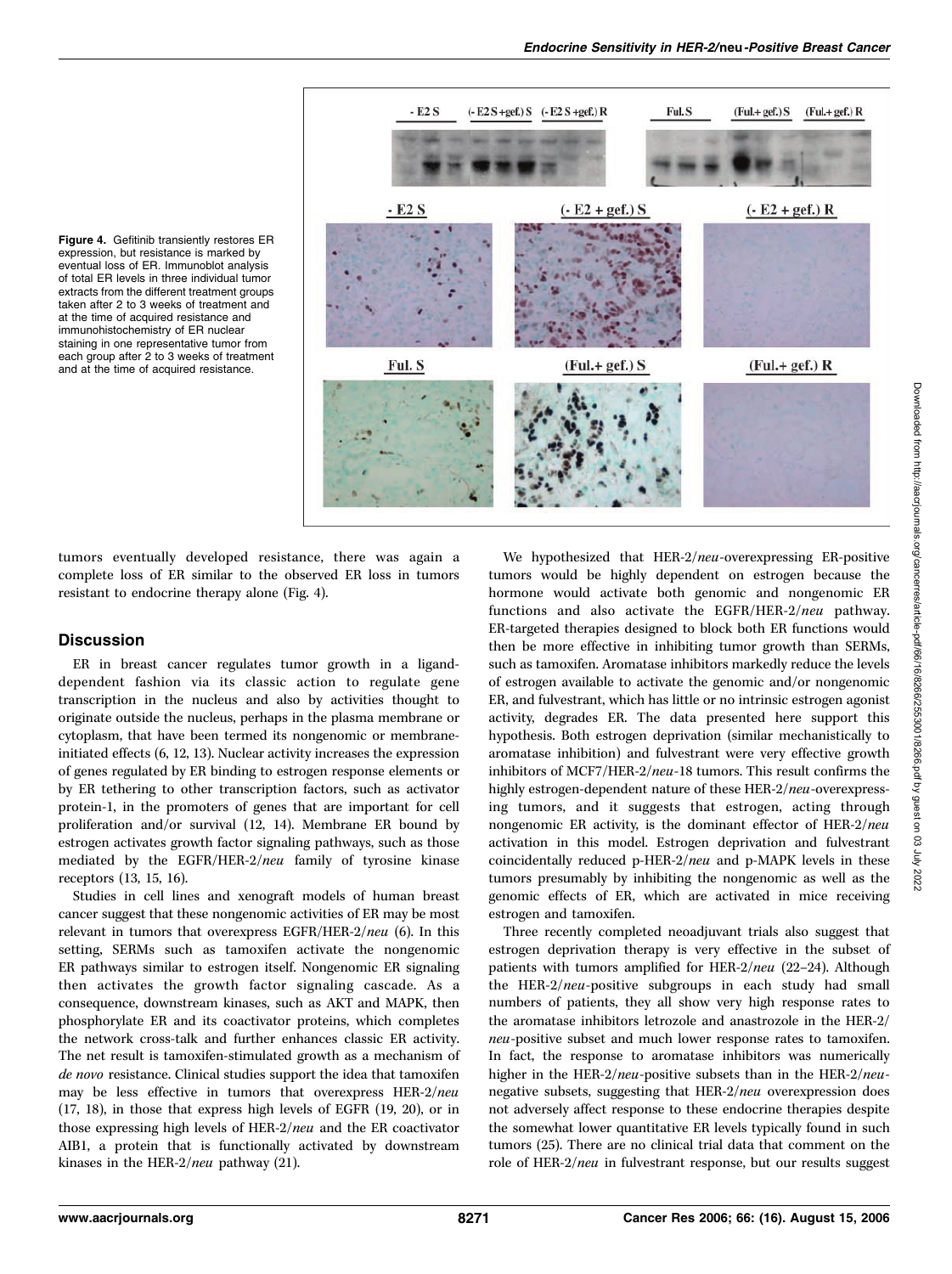that, similar to aromatase inhibitors, fulvestrant would be effective in treating HER-2/neu-positive breast cancer.

Because each of these trials used a neoadjuvant design with treatment given for only 3 or 4 months before surgical resection of the primary tumor, the effect of HER-2/neu expression on longterm disease control could not be assessed. In our model system, the duration of response was relatively short. Although estrogen deprivation and fulvestrant were initially very effective in blocking growth of MCF7/HER-2/neu-18 xenografts, acquired resistance developed more quickly than in the parental MCF7 cells that have low HER-2/*neu* expression (7). The resistance was accompanied by increased HER-2/neu and MAPK activation and by a striking loss of ER and IGF-IR, an ER-regulated protein. We do not yet know if this ER loss is due to the selection of an ER-negative clone of cells from a heterogeneous mixed population, to reduced ER expression because of enhanced HER-2/neu signaling, or to increased protein degradation. The marked ER loss after only 2 to 3 weeks of treatment when tumor volumes remained stable argues against cell selection, although the decline in the proportion of ER-positive cells, but not in staining intensity in the positively staining cells, argues for it. This loss of ER is in distinct contrast to acquired resistance to estrogen deprivation in the parental MCF7 cells, which develop very high levels of ER and increased sensitivity to estrogen when resistance develops both in vivo and in vitro (26, 27). ER loss has previously been reported with estrogen deprivation in other cell lines in vitro (28). An inverse relationship between ER and HER-2/neu expression in human breast cancers and down-regulation of ER expression by HER-2/neu signaling in cell lines have been reported (25, 29), and reduced ER levels were linked to enhanced MAPK and nuclear factor- $\kappa$ B activation as one mechanism for ER down-regulation (29). Further studies to examine the mechanisms of ER loss in this model are currently in progress.

Long considered a relatively stable phenotype in human breast cancer, loss of ER is not a common mechanism of resistance to endocrine therapy (30), but there is little data on changes in ER level in HER-2/neu-positive tumors before and after endocrine therapy. Based on our data, assessment of ER levels on progression after endocrine therapy, especially in patients with HER-2/neupositive tumors, is a clinically relevant question. ER loss, if it were to occur frequently in that situation, would preclude the use of subsequent endocrine manipulation. On the other hand, therapies targeting HER-2/neu might be used together with estrogen deprivation therapy to maintain ER and to prevent or delay acquired resistance.

We also observed loss of IGF-IR in tumors resistant to estrogen deprivation or fulvestrant. Down-regulation of IGF-IR coincident with ER loss is not surprising because this receptor protein is an ER-regulated gene product (31, 32). The loss of detectable IGF-IR expression coupled with low levels of p-AKT suggests that the IGF-IR pathway does not contribute to resistance to these endocrine therapies in this model. IGF-IR expression is also not associated with resistance to gefitinib-based therapy in our model, in contrast to prior reports implicating IGF-IR in resistance to HER-2/neu and EGFR-targeted therapy in other tumor model systems (33–35). The reduction in p-AKT coincident with loss of ER and IGF-IR in tumors resistant to estrogen deprivation and fulvestrant suggests that initially the IGF-IR pathway may have been the predominant signal for AKT activation in these tumors.

Because resistance to estrogen deprivation and fulvestrant was associated with reactivation of HER-2/neu and MAPK, we asked whether inhibition of this pathway would prevent or delay resistance. Resistance was delayed with gefitinib, an EGFR-selective TKI that blocks downstream signals coming from EGFR homodimers and EGFR/HER-2/neu or HER-3 heterodimers (9, 10). p-MAPK was reduced and high ER levels were restored after 2 weeks of gefitinib treatment during which tumor size remained stable. Whether the reemergence of detectable ER is due to clonal selection or increased expression of ER associated with MAPK inhibition (29) requires further study and is currently being investigated.

Eventually, tumors in our model system progress despite estrogen deprivation or fulvestrant combined with gefitinib. These ''double-resistant'' tumors have again lost ER and IGF-IR expression. Both HER-2/neu and MAPK are reactivated despite continued gefitinib treatment. One striking difference between these doubleresistant tumors and tumors progressing after estrogen deprivation or fulvestrant alone is an increase in the level of p-AKT. Although the underlying mechanism for this resistance needs further clarification, one potential mechanism, given that the development of resistance seems to be independent of IGF-IR signaling, is that HER-2/neu is now being activated by an alternative pathway with different downstream signals. Signal activation in these gefitinibresistant tumors could come from compensatory HER-2/neu homodimers or HER-2/neu/HER-3 heterodimers, which would not be affected by a drug that only blocks EGFR dimers. Indeed, HER-2/neu/HER-3 heterodimers or HER-2/neu homodimers may be more productive than EGFR/HER-2/neu heterodimers in activating the phosphatidylinositol 3-kinase/AKT pathway (36, 37). Our preliminary studies, which show that more complete blockade of HER-2/neu signaling in combination with endocrine therapy can lead to eradication of MCF7/HER-2/neu-18 tumors (38), further support the idea that reactivation of the HER-2/neu pathway is the most likely underlying mechanism for the resistance to endocrine therapy combined with gefitinib in this model system. However, because not all the tumors with resistance to combined gefitinib and endocrine therapy had an unequivocal increase in p-HER-2/ neu levels, additional study is needed to determine if other mechanisms may be responsible for AKT activation and for the resistance to gefitinib. These data provide the rationale for a more complete blockade of the HER family of receptors than what is provided by an EGFR TKI alone in the treatment of ER-positive, HER-2/neu-positive tumors in combination with endocrine therapy.

A consistent finding in our model is the reciprocal relationship between p27 levels and HER-2/neu activation. p27, a cyclindependent cell cycle inhibitor, can also promote apoptosis and has a role in cell differentiation (39). Down-regulation of p27 is known to correlate with HER-2/neu overexpression through enhanced ubiquitin-mediated degradation (8). Lower p27 expression also correlates with increasing HER-2/neu activity in clinical breast cancer (40). Interestingly, phosphorylation of p27 by AKT impairs its nuclear import in vitro, and cytoplasmic p27 in conjunction with AKT activation is correlated with poor patient prognosis (41, 42). These data indicate that AKT itself, independent of HER-2/neu, may also contribute to tumor cell proliferation by phosphorylation and cytosolic retention of p27. We did not observe cytoplasmic staining of p27 by immunohistochemistry when p-AKT was elevated in gefitinib-resistant tumors, but total p27 was markedly reduced in these tumors, perhaps rendering any cytoplasmic immunohistochemistry signal undetectable in these rapidly growing tumors.